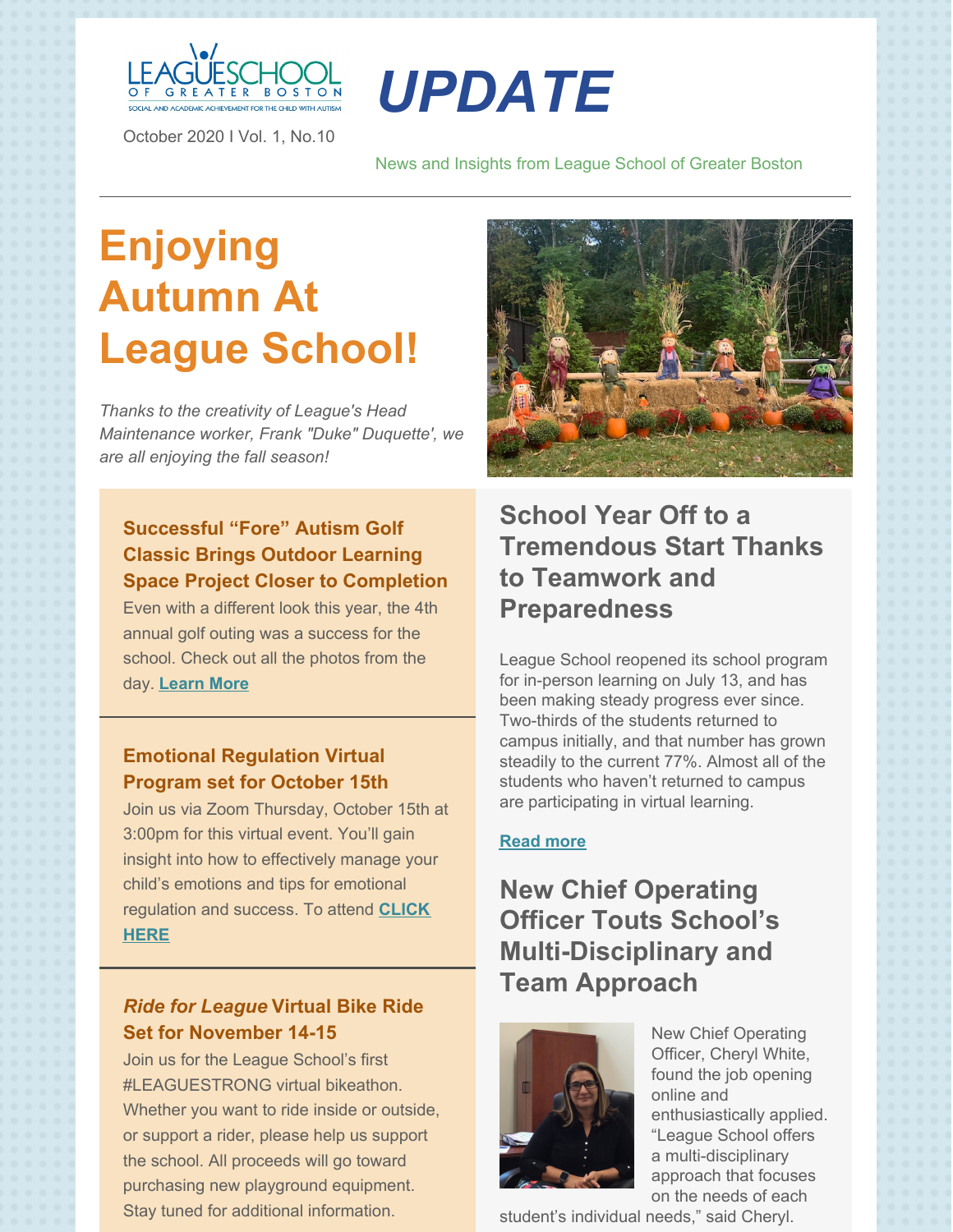## **Commemorative Bricks For Sale to Fund New Playground Equipment**

League's Bricks are a terrific way to celebrate a special person or mark special events, such as graduations, birthdays, anniversaries, weddings, or retirements.

Proceeds will be directed towards our continued efforts to improve learning opportunities for our students. Specifically, it will be used purchase new and appropriate equipment for our outdoor learning space.

The estimated cost of replacing the equipment with a setup that is accessible, exciting, and engaging is \$135,000.

"Everyone at the school is extremely welcoming, informative, and graciously shares information. There's a true sense of community, and I look forward to bringing my 16 years of special needs experience to advancing the school's mission of helping students with autism develop to their fullest potential." **[Learn](https://leagueschool.org/new-chief-operating-officer-touts-schools-multi-disciplinary-and-team-approach/) More**

### **League Launches Teacher Resident Program in Collaboration with Stonehill College**



Three students pursuing their Master's in Special Education from Stonehill College and their teacher's license, and are the inaugural participants in the school's new

teacher resident [program.](https://leagueschool.org/league-school-launches-teacher-resident-program-in-collaboration-with-stonehill-college/) **Learn More** Learn More







# **Staff Spotlight: Kaitlin Hendrickx, BCBA** *How to Reinforce and Promote Positive Behavior*

Reinforcement – receiving something preferred or taking away something non-preferred following a response – increases the likelihood that the response will repeat or continue. For students on the autism spectrum, reinforcements are an important strategy for promoting positive behavior and decreasing challenging behavior.

[LEARN](https://leagueschool.org/staff-spotlight-kait-hendrickx-bcba/) MORE

# **Night of Champions to Return in 2021**

Although we had hoped to hold our Night of Champions dinner this fall, the ongoing pandemic and corresponding safety protocols made it a difficult proposition. Ultimately, we realized that we couldn't



properly recognize the retirement of Dr. Frank Gagliardi and all of his contributions to the League